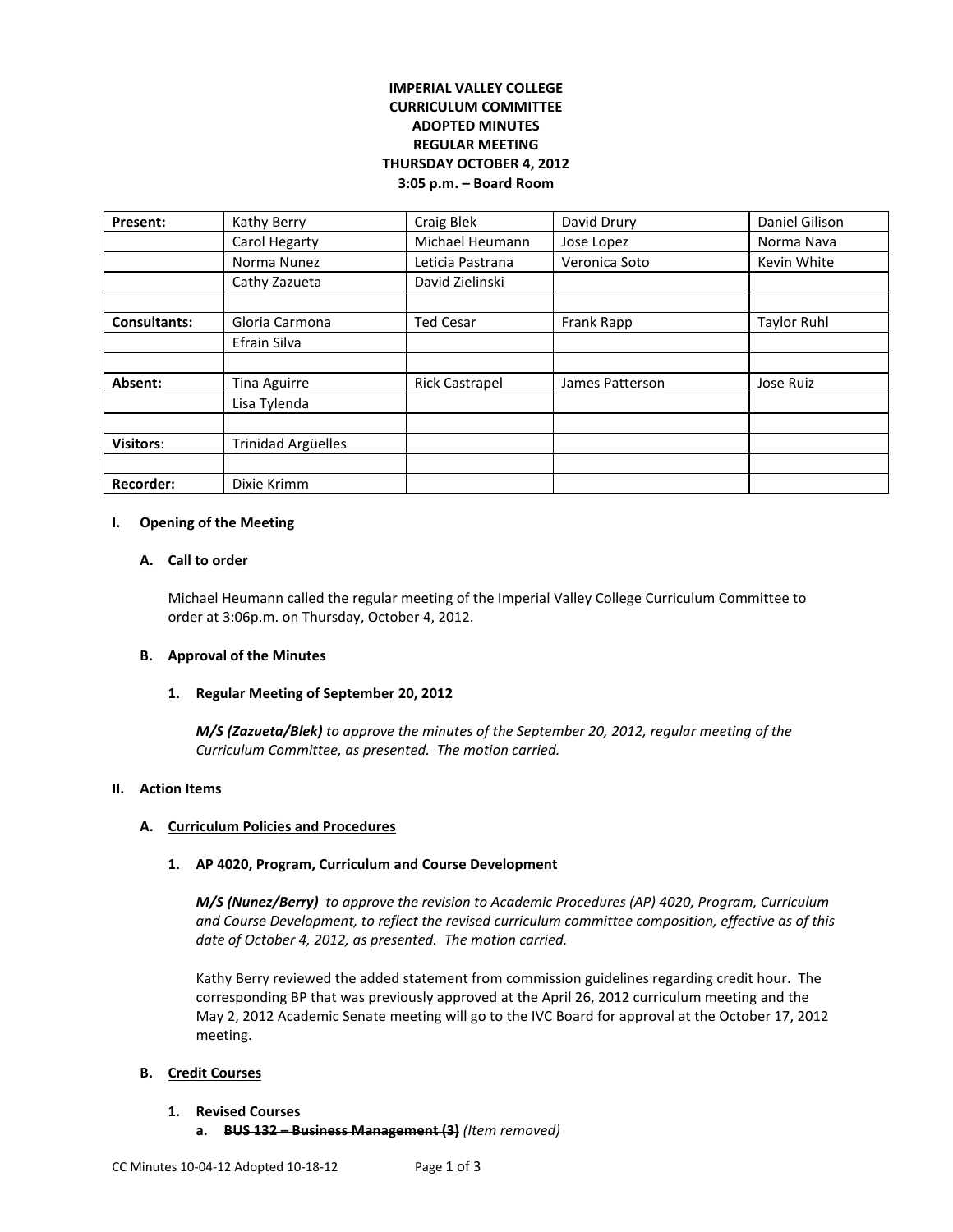- **b. BUS 154 – Beginning Keyboarding and Document Formatting (3)**
- **c. BUS 164 – Microsoft Word for the Workplace (3)**
- **d. BUS 169 – Records Management (2)**
- **e. BUS 176 – Office Transcription (1)**
- **f. BUS 220 – Principles of Managerial Accounting (4)**
- **g. BUS 230 – Introduction to Governmental Accounting (3)**
- **h. CIS 100 – Computer Literacy (1)**
- **i. CIS 124 – EXCEL I (1)**
- **j. CIS 125 – EXCEL II (1)**
- **k. CIS 137 – Web Development Tools (3)**
- **l. CIS 149 – Photoshop (3)**
- **m. CIS 155 – Flash (3)**
- **n. CIS 202 – Programming in Visual Basic (3)**
- **o. CIS 210 – Programming in C++ (3)**
- **p. CIS 212 – XHTML, CSS, and JavaScript (3)**
- **q. CIS 214 – PHP and MySQL (3)**
- **r. ECON 101 – Introduction to Micro Economics (3)**
- **s. ECON 102 – Introduction to Macro Economics (3)**

*M/S (Blek/Berry) to approve the revision of the textbooks for BUS 132, BUS 154, BUS 164, BUS 169, BUS 176, BUS 220, BUS 230, CIS 100, CIS 124, CIS 125, CIS 137, CIS 149, CIS 155, CIS 202, CIS 212, CIS 214, ECON 101, and ECON 102, effective 2012-2013, as presented. The motion carried.*

Item a. (BUS 132) was removed as the proposal was not ready for approval. It will be sent back to the originator for additional revision and resubmitted at a future meeting.

**t. CIS 160 – CISCO IT Essentials: Hardware and Software (4)**

*M/S (Nunez/Blek) to approve the removal of the prerequisite (CIS 101) and addition of recommended preparation statements, effective 2012-2013, as presented. The motion carried.*

Craig Blek explained that when the CISCO program was developed it was thought that CIS 101 would be an appropriate requirement. It has since been determined that most of the students that are in the program already have basic computer knowledge. It has been determined not necessary as a prerequisite for the program.

#### **III. Discussion Items**

### **1. Honors Program (Robert Baukholt) – Moved to next meeting.**

- **2. Developing Prerequisites via Content Review**
	- **AP 4260**
	- **IVC Prerequisite Matrix Document**

AP 4260 briefly reviewed. It was determined that the documents (AP 4260 and the IVC Matrix) needed to be reviewed and updated. Michael Heumann asked for volunteers to be part of a team to review, make changes, and provide a recommendation to the committee.

Review Team: Michael Heumann, Kevin White, Norma Nunez, and Gloria Carmona.